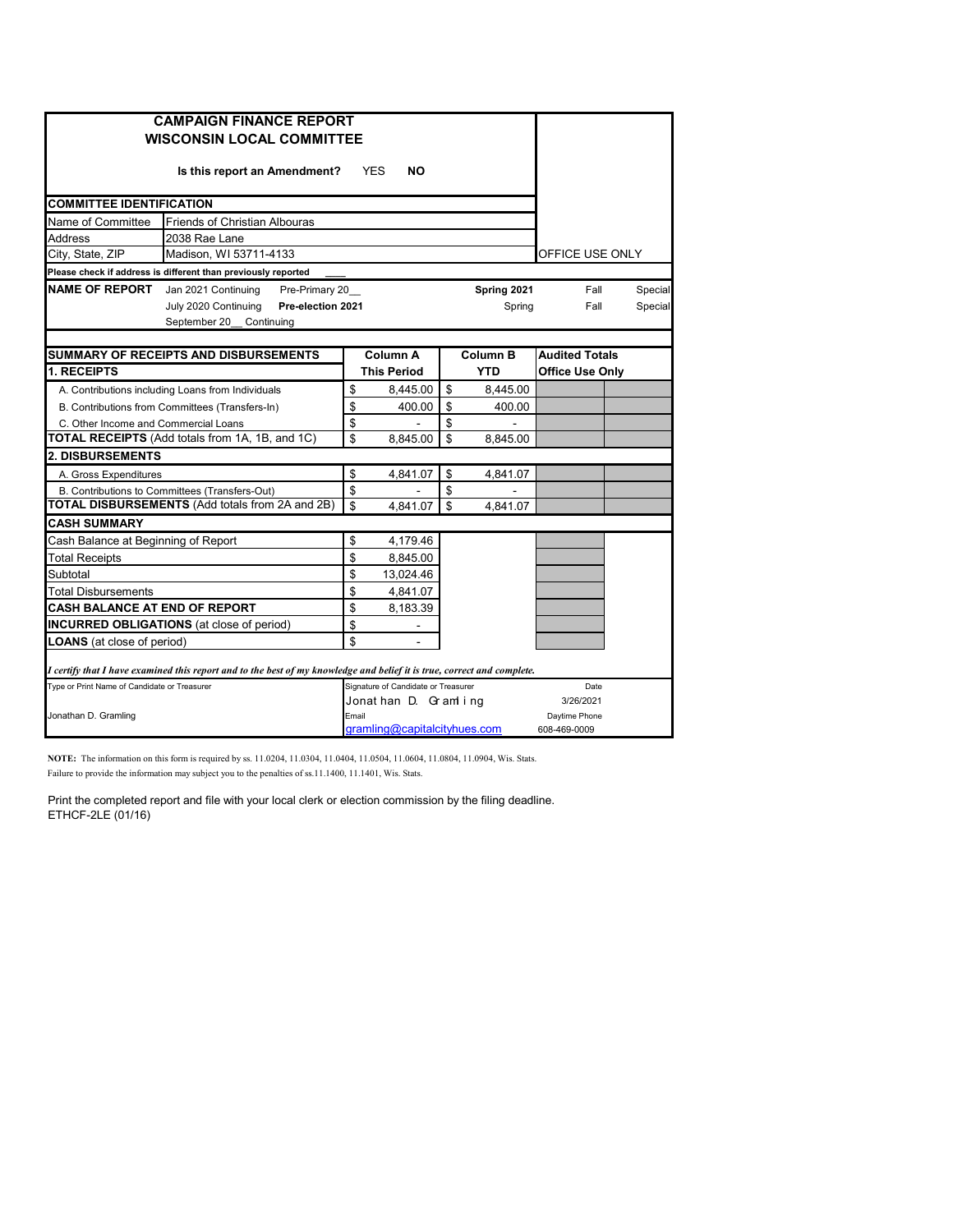## SCHEDULE 1-A **Contributions Including Loans from Individuals**

| <b>IN-KIND</b> | <b>CONDUIT</b>          | <b>DATE</b>        | <b>LAST</b>                     | <b>FIRST</b> | <b>ADDRESS</b>              | <b>CITY</b>         | <b>ST</b>               | ZIP         | <b>OCCUPATION</b>           | <b>AMOUNT</b>                    | <b>YTD</b> | <b>COMMENTS</b> |
|----------------|-------------------------|--------------------|---------------------------------|--------------|-----------------------------|---------------------|-------------------------|-------------|-----------------------------|----------------------------------|------------|-----------------|
|                | Χ                       |                    | 12/28/20 Albouras               | Miriah       | 2038 Rae Lane               | Madison             | WI                      |             | 53711 Student Affairs Pro   | 5.00                             |            |                 |
|                | X                       | 12/31/20 Schulz    |                                 | <b>Alvin</b> | 1317 Lynndale Rd.           | Madison             | WI                      |             | 53711 Not Employed          | 50.00                            |            |                 |
|                | $\overline{X}$          |                    | 1/1/2021 Albouras               | Miriah       | 2038 Rae Lane               | Madison             | WI                      |             | 53711 Student Affairs Pro   | 5.00                             |            |                 |
|                | X                       |                    | 1/1/2021 Albouras               | Miriah       | 2038 Rae Lane               | Madison             | WI                      |             | 53711 Student Affairs Pro   | 10.00                            |            |                 |
|                | X                       | 1/1/2021 Pfaff     |                                 | Shawn        | 5843 Schumann Dr            | Fitchburg           | WI                      |             | 53711 Realtor               | 100.00                           |            |                 |
|                | X                       |                    | 1/1/2021 Barbosa-Mireles Javier |              | 4885 Haiti Way              | Colorado SpCO       |                         | 80911 Sales |                             | 200.00                           |            |                 |
|                | $\overline{X}$          | 1/1/2021 Wallace   |                                 | Sheray       | 2009 Leland Dr              | Madison             | WI                      |             | 53711 Not Employed          | 250.00                           |            |                 |
|                | $\overline{X}$          |                    | 1/3/2021 Donahue                | Harper       | 625 Milky Way               | Madison             | WI                      |             | 53718 Not Employed          | 100.00                           |            |                 |
|                |                         | 01/04/21 Mireles   |                                 | Jesus        | 26850 Winnebago Way         | Waukesha            | WI                      | 53188       | Retired                     | 400.00<br>\$                     |            |                 |
|                |                         |                    |                                 |              |                             |                     |                         |             |                             |                                  |            |                 |
|                |                         | 01/07/21 Kashian   |                                 | Russell      | S 100 W 19390 Deback Drive  | Muskego             | WI                      | 53150       |                             | \$<br>250.00                     |            |                 |
|                |                         |                    |                                 |              |                             |                     |                         |             |                             |                                  |            |                 |
|                |                         |                    | 12/30/20 Haq-Cunningham         | Shareen      | 2037 Rae Lane               | Madison             | WI                      | 53711       |                             | \$<br>45.00                      |            |                 |
|                |                         | 01/01/21 Lopéz     |                                 | Juan Jóse    | 2532 Fairfield Place        | Madison             | WI                      | 53704       | Retired                     | $\overline{\mathbf{s}}$<br>50.00 |            |                 |
|                |                         | 01/03/21 Burns     |                                 | Diana        | 4350 Clover Court           | Madison             | $\overline{\mathsf{W}}$ | 53711       |                             | 100.00<br>\$                     |            |                 |
|                |                         | 1/4/2021 Gehrig    |                                 | Dawn         | 4012 Coachlight Drive       | Racine              | WI                      | 53404       |                             | 100.00<br>\$                     |            |                 |
|                |                         |                    | 1/2/2021 Evanson                | Theresa      | 1609 Redwood Lane           | Madison             | WI                      | 53711       |                             | 200.00<br>\$                     |            |                 |
|                |                         | 12/31/20 Klehr     |                                 | Mary Raimono | a 1031 Sherman Avenue       | Madison             | WI                      | 53703       |                             | \$<br>25.00                      |            |                 |
|                |                         | 1/1/2021 Bauman    |                                 | Janice       | 1817 Lynndale Road          | Madison             | WI                      | 53711       |                             | 60.00<br>\$                      |            |                 |
|                |                         | 01/07/21 Masters   |                                 | Gene         | 1520 Adams Streetr          | Madison             | WI                      | 53711       |                             | 35.00<br>\$                      |            |                 |
|                |                         | 12/30/20 Villareal |                                 | Gloria       | 849 Rivewrbrook Lane        | Racine              | WI                      | 53405       |                             | $\overline{\$}$<br>20.00         |            |                 |
|                |                         |                    | 01/04/21 Edmonds                | Michael      | 5509 Russett Road           | Madison             | WI                      | 53711       |                             | $\sqrt{3}$<br>25.00              |            |                 |
|                |                         |                    | 01/03/21 Bykowski               | Erin         | 2309 Whitlock Road          | Madison             | WI                      | 53719       |                             | \$<br>50.00                      |            |                 |
|                | X                       |                    | 1/4/2021 McDonell               | Scott        | 404 W. Doty Street          | Madison             | WI                      |             | 53703 County Clerk          | 100.00                           |            |                 |
|                | $\overline{\mathsf{x}}$ | 1/4/2021 Reyes     |                                 | Gloria       | 4002 Tomscot Trl            | Madison             | WI                      | 53704 CEO   |                             | 50.00                            |            |                 |
|                | X                       | 1/4/2021 Edens     |                                 | Jennifer     | 7436 Madera Place           | <b>Rohnert Park</b> | CA                      |             | 94928 Educator              | 50.00                            |            |                 |
|                | X                       | 1/5/2021 Santos    |                                 | Shay         | 9002 Pine Hollow Place      | Verona              | WI                      | 53593 CEO   |                             | 250.00                           |            |                 |
|                | $\overline{\mathsf{x}}$ | 1/7/2021 Hooker    |                                 | Ana          | 15 S Broom St apt 205       | Madison             | WI                      |             | 53703 SVP Operations        | 100.00                           |            |                 |
|                | X                       |                    | 1/8/2021 Goodman                | Kelby        | 3448 S 92nd St              | Milwaukee           | WI                      |             | 53227 Credit Analyst        | 50.00                            |            |                 |
|                | $\overline{\mathsf{X}}$ | 1/9/2021           | <b>Mireles</b>                  | Diego        | 353 W 4th St #207           | Cincinnati          | OH                      | 45202 Brm   |                             | 400.00                           |            |                 |
|                | X                       | #######            | <b>Disch</b>                    | Andrew       | 8945 Pine Hollow Pl         | Verona              | WI                      |             | 53593 Pol Director          | 100.00                           |            |                 |
|                | X                       | #######            | Thomas                          | <b>Rick</b>  | 5914 Raymond Rd.            | Madison             | WI                      |             | 53711 Facilities and Outrea | 25.00                            |            |                 |
|                | $\overline{\mathsf{x}}$ |                    | ####### McGregory               | Richard      | 923 Sugar Maple Lane        | Verona              | WI                      |             | 53593 Chief of Staff        | 100.00                           |            |                 |
|                | $\overline{\mathsf{x}}$ | #######            | McGregory                       | Richard      | 4590 Glacier Lane N         | Plymouth            | <b>MN</b>               |             | 55446 Educator              | 100.00                           |            |                 |
|                | X                       | #######            | Gallegos                        | Norma        | 2933 Fish Hatchery Rd. 120  | Fitchburg           | WI                      |             | 53713 Workforce Manager     | 50.00                            |            |                 |
|                | X                       | #######            | Haumersen                       | Scott        | 3069 Sunnyside St           | Stoughton           | WI                      | 53589-2 CPA |                             | 250.00                           |            |                 |
|                | $\overline{\mathsf{x}}$ | #######            | Hunt                            | Jacqueline   | 3910 Dallas Dr.             | Madison             | WI                      |             | 53719 therapist             | 25.00                            |            |                 |
|                | X                       | #######            | Maldonado                       | Joe          | 4610 New Freedom Lane       | Fitchburg           | l                       |             | 53711 Youth Program Man     | 50.00                            |            |                 |
|                | X                       | #######            | Rehm                            | Tyler        | 2118 S Whitney Way          | Madison             | WI                      |             | 53711 Agent                 | 25.00                            |            |                 |
|                | Χ                       | #######            | <b>Barbosa-Mireles</b>          | Sergio       | 180 N Jefferson St Apt 2411 | Chicago             | IL                      |             | 60661 Asset Manager         | 150.00                           |            |                 |
|                | X                       | ####### Bahr       |                                 | Daniel       | 3010 Yarmouth Greenway Dr.  | Fitchburg           | WI                      |             | 53711 Government Relation   | 50.00                            |            |                 |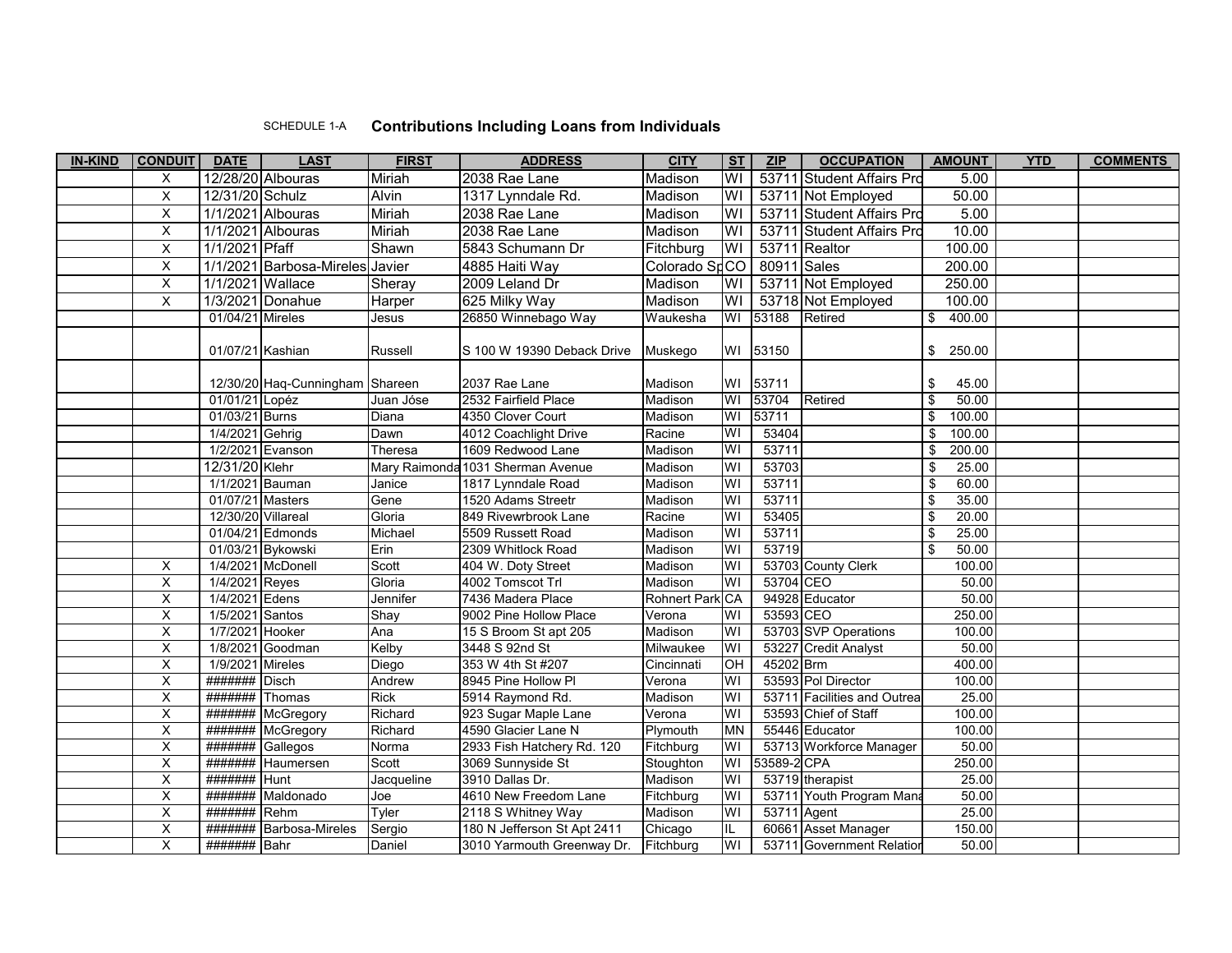| $\overline{\mathsf{x}}$ | <b>#######</b> Mireles |                           | John       | 11522 W. Flores           | El Mirage       | AZ                      |           | 85335 Not Employed         | 100.00                           |  |
|-------------------------|------------------------|---------------------------|------------|---------------------------|-----------------|-------------------------|-----------|----------------------------|----------------------------------|--|
| X                       | #######                | DeGollon                  | Jeremiah   | 1604 Nakoma Ct.           | Waunakee        | WI                      |           | 53597 Director             | 200.00                           |  |
| X                       | #######                | Owens                     | Heather    | 5430 Monona Drive #206    | Monona          | WI                      |           | 53716 Arts Programming     | 50.00                            |  |
| $\overline{\mathsf{x}}$ | #######                | Albouras                  | Bernadette | 427 Erie                  | Sheboygan       | WI                      |           | 53081 Not Employed         | 150.00                           |  |
|                         | 01/16/21 Evanson       |                           | Theresa    | 1609 Redweood Lane        | Madison         | W١                      |           | 53711 Hydrologist          | 250.00<br>\$                     |  |
|                         |                        |                           |            |                           | Cottage         |                         |           |                            |                                  |  |
|                         | 01/16/21 Sponem        |                           | Kim        | 298 Southing Grange       | Grove           | W١                      | 53527 CEO |                            | \$200.00                         |  |
|                         |                        |                           |            |                           |                 |                         |           |                            |                                  |  |
|                         |                        | 01/15/21 Del Toro-Herrera | Dora       | 2029 S. 11th Street       | Milwaukee       | WI                      | 53204     |                            | 150.00<br>\$                     |  |
|                         |                        | 01/01/21 De Haven         | Lea        | 2019 Rae Lane             | Madison         | W١                      | 53711     |                            | $\overline{\mathbf{s}}$<br>25.00 |  |
|                         |                        | 01/27/21 Huntley-Cooper   | Frances    | 5801 Roanoke Dr.          | Fitchburg       | WI                      |           | 53719 Retired              | 100.00<br>\$                     |  |
|                         | 01/31/21 Lopez         |                           | Rebeca     | 12003 W. Howard Avenue    | Greenfield      | WI                      | 53228     |                            | 25.00<br>\$                      |  |
|                         | 01/31/21 Strong        |                           | Wayne      | 714 Notting Hill Way      | Madison         | WI                      | 53718     |                            | 75.00<br>\$                      |  |
| X                       | 02/03/21 Ibarra        |                           | Armando    | 4126 Green Avenue         | Madison         | W١                      |           | 53704 Educator             | 100.00<br>\$                     |  |
| $\overline{\mathsf{x}}$ | 02/09/21 Karofsky      |                           | Judy       | 317 North Pinckney Street | Madison         | WI                      |           | 53703 Consultant           | 150.00<br>\$                     |  |
| $\overline{\mathsf{x}}$ | 02/10/21 Castillo      |                           | Saul       | 1667 Borchert rd.         | Oregon          | WI                      |           | 53575 Manager              | 150.00<br>\$                     |  |
| $\overline{\mathsf{x}}$ | 02/11/21 Vang          |                           | Jerry      | 1101 Engelhart Dr.        | Madison         | WI                      |           | 53713 Attorney             | 50.00<br>\$                      |  |
| $\overline{\mathsf{x}}$ | 02/12/21 Reyes         |                           | Gloria     | 4002 Tomscot Trl          | Madison         | WI                      | 53704 CEO |                            | 100.00<br>\$                     |  |
| $\overline{\mathsf{x}}$ | 02/28/21 Eggert        |                           | <b>TL</b>  | 5810 Idledale Cir         | Madison         | $\overline{3}$          |           | 53711 Teacher              | 50.00<br>\$                      |  |
| X                       | 02/28/21 Mireles       |                           | John       | 11522 W. Flores           | El Mirage       | AZ                      |           | 85335 Not Employed         | 100.00<br>\$                     |  |
| X                       |                        | 03/01/21 Melendez         | Wensy      | 404 England Street        | Cambridge       | WI                      |           | 53523 Self Employed        | 300.00<br>\$                     |  |
| X                       |                        | 03/02/21 Ritcherson       | Roderick   | 4022 Dolphin dr           | Madison         | WI                      |           | 53719 Advertising          | 250.00<br>\$                     |  |
| X                       | 03/07/21 Valdivia      |                           | Rodrigo    | 2045 McKenna Blvd         | Madison         | W١                      |           | 53711 Diversity Recruitmen | 100.00<br>$\sqrt{3}$             |  |
|                         | 01/13/21 López         |                           | Maria      | 1325 Mendota Street       | Madison         | WI                      | 53714     |                            | 20.00<br>\$                      |  |
|                         |                        | 02/11/21 Huntley-Cooper   | Frances    | 5801 Roanoke Drive        | Madison         | W١                      |           | 53719 Retired              | 100.00<br>\$                     |  |
| X                       | 02/24/21               | Lawler                    | Chad       | 14 Round Hill Drive       | Madison         | WI                      | 53717 CEO |                            | 500.00<br>\$                     |  |
|                         | 02/28/21               | Cavazos                   | Jessica    | 3117 Stratton Way #107    | Madison         | WI                      | 53719 CEO |                            | 50.00<br>\$                      |  |
|                         | 03/01/21 Lowe          |                           | Gretchen   | 205 Crystal Lane          | Madison         | W١                      |           | 53714 Retired              | 100.00<br>\$                     |  |
|                         |                        |                           |            | 1111 W. Mockingbird Lane  |                 |                         |           |                            |                                  |  |
|                         | 02/23/21 Garcia        |                           | Domingo    | #1200                     | Dallas          | ТX                      |           | 75247 Lawyer               | \$<br>500.00                     |  |
| X                       | 03/11/21 Martin        |                           | Arielle    | 6613 Raymond Rd           | Madison         | WI                      |           | 53711 Quality Assurance    | 50.00                            |  |
| $\overline{\mathsf{x}}$ | 03/12/21 Sekhon        |                           | Jay        | 246 2nd St #1207          | San Francisc CA |                         |           | 94105 Consultant           | 50.00                            |  |
| X                       |                        | 03/14/21 Figueroa         | Maria      | 3709 School Rd            | Madison         | W١                      |           | 53704 Self employee        | 25.00                            |  |
| X                       | 03/09/21 Harris        |                           | Wayne      | 5580 Polo Ridge           | Waunakee        | $\overline{\mathsf{W}}$ | 53597     |                            | 50.00<br>\$                      |  |
|                         | 03/19/21 Gratz         |                           | Joel       | 10 N. Fourth Street       | Madison         | WI                      | 53704     |                            | $\overline{\mathbf{S}}$<br>20.00 |  |
|                         | 03/20/21 Stix          |                           | Sally A.   | 2217 Aspen Rd.            | Madison         | W١                      |           | 53711 Lawyer               | 250.00<br>\$                     |  |
|                         | 03/22/21 Taylor        |                           | Charles A. | 5214 Cottage Grove Rod.   | Madison         | W١                      | 53716     |                            | 50.00<br>\$                      |  |
|                         |                        |                           |            |                           |                 |                         |           |                            |                                  |  |
|                         |                        |                           |            |                           |                 |                         |           |                            |                                  |  |
|                         |                        |                           |            |                           |                 |                         |           |                            |                                  |  |
|                         |                        |                           |            |                           |                 |                         |           |                            |                                  |  |
|                         |                        |                           |            |                           |                 |                         |           |                            |                                  |  |
|                         |                        |                           |            |                           |                 |                         |           |                            |                                  |  |
|                         |                        |                           |            |                           |                 |                         |           |                            |                                  |  |
|                         |                        |                           |            |                           |                 |                         |           |                            |                                  |  |
|                         |                        |                           |            |                           |                 |                         |           |                            |                                  |  |
|                         |                        |                           |            |                           |                 |                         |           |                            |                                  |  |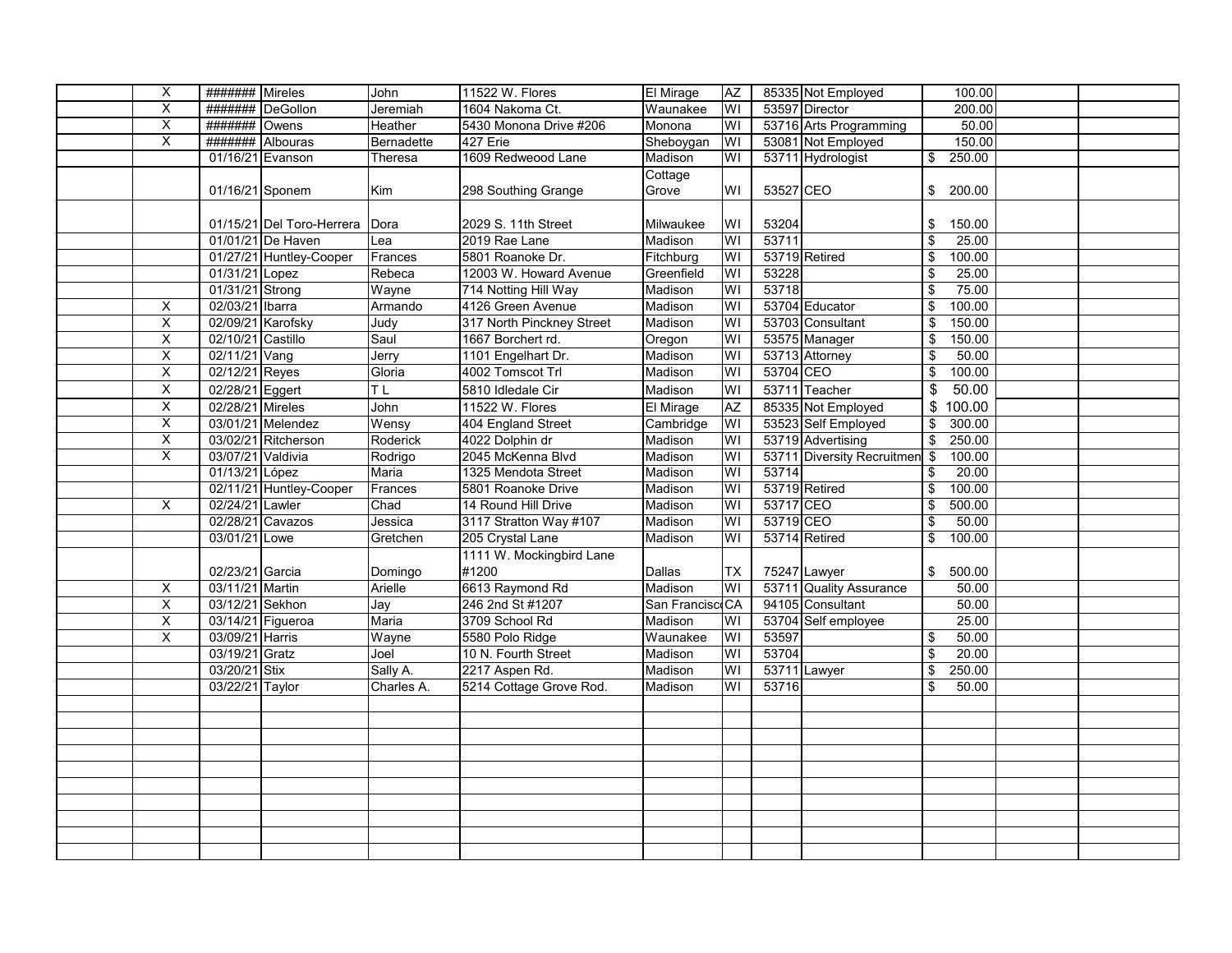## SCHEDULE 1-B **Contributions from Committees**

| $\underline{\mathsf{IN}}$ |                                                   |            |                    |             |  |                              |            |                 |
|---------------------------|---------------------------------------------------|------------|--------------------|-------------|--|------------------------------|------------|-----------------|
| <b>KIND</b>               | DATE COMMITTEE NAME<br>02/23/21 WI Carpenters PAC | Ethics ID# | <b>ADDRESS</b>     | <b>CITY</b> |  | ST ZIP AMOUNT                | <b>YTD</b> | <b>COMMENTS</b> |
|                           |                                                   |            | 115 W. Main Street | Madison     |  | WI 53703 \$ 400.00 \$ 400.00 |            |                 |
|                           |                                                   |            |                    |             |  |                              |            |                 |
|                           |                                                   |            |                    |             |  |                              |            |                 |
|                           |                                                   |            |                    |             |  |                              |            |                 |
|                           |                                                   |            |                    |             |  |                              |            |                 |
|                           |                                                   |            |                    |             |  |                              |            |                 |
|                           |                                                   |            |                    |             |  |                              |            |                 |
|                           |                                                   |            |                    |             |  |                              |            |                 |
|                           |                                                   |            |                    |             |  |                              |            |                 |
|                           |                                                   |            |                    |             |  |                              |            |                 |
|                           |                                                   |            |                    |             |  |                              |            |                 |
|                           |                                                   |            |                    |             |  |                              |            |                 |
|                           |                                                   |            |                    |             |  |                              |            |                 |
|                           |                                                   |            |                    |             |  |                              |            |                 |
|                           |                                                   |            |                    |             |  |                              |            |                 |
|                           |                                                   |            |                    |             |  |                              |            |                 |
|                           |                                                   |            |                    |             |  |                              |            |                 |
|                           |                                                   |            |                    |             |  |                              |            |                 |
|                           |                                                   |            |                    |             |  |                              |            |                 |
|                           |                                                   |            |                    |             |  |                              |            |                 |
|                           |                                                   |            |                    |             |  |                              |            |                 |
|                           |                                                   |            |                    |             |  |                              |            |                 |
|                           |                                                   |            |                    |             |  |                              |            |                 |
|                           |                                                   |            |                    |             |  |                              |            |                 |
|                           |                                                   |            |                    |             |  |                              |            |                 |
|                           |                                                   |            |                    |             |  |                              |            |                 |
|                           |                                                   |            |                    |             |  |                              |            |                 |
|                           |                                                   |            |                    |             |  |                              |            |                 |
|                           |                                                   |            |                    |             |  |                              |            |                 |
|                           |                                                   |            |                    |             |  |                              |            |                 |
|                           |                                                   |            |                    |             |  |                              |            |                 |
|                           |                                                   |            |                    |             |  |                              |            |                 |
|                           |                                                   |            |                    |             |  |                              |            |                 |
|                           |                                                   |            |                    |             |  |                              |            |                 |
|                           |                                                   |            |                    |             |  |                              |            |                 |
|                           |                                                   |            |                    |             |  |                              |            |                 |
|                           |                                                   |            |                    |             |  |                              |            |                 |
|                           |                                                   |            |                    |             |  |                              |            |                 |